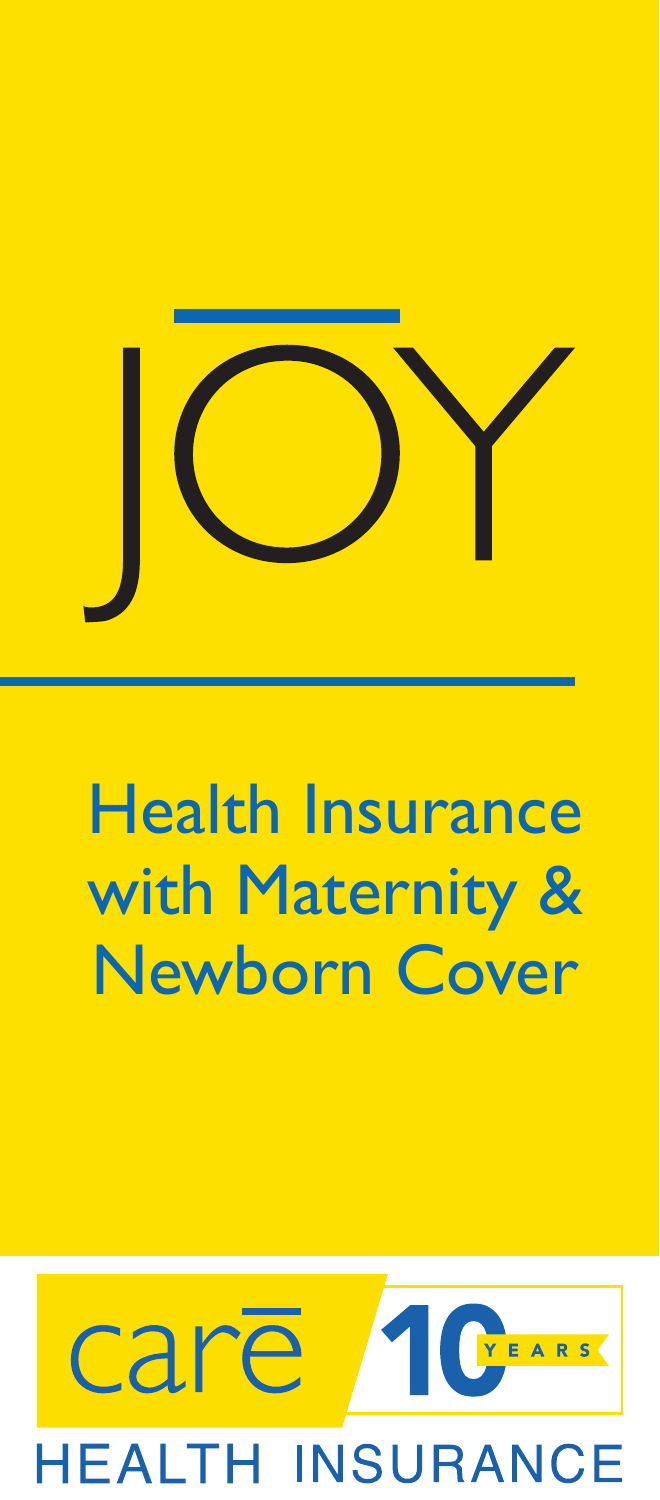# **ARE YOU READY FOR THE GREATEST JOURNEY OF YOUR LIFE?**

The miracle of life is one of the most overwhelming experiences you can ever have.

No matter how much you prepare for it, when the event finally occurs, you are sure to be completely overjoyed.

Motherhood and parenthood is life's greatest journey. It will be highlighted by moments of wonder and delight but also moderated by numerous concerns and apprehensions. Your precious bundle of joy will certainly add many memorable instances to your life. And yet, at Care Health Insurance, we understand that your happiness will only be complete when you live with complete reassurance about your family's health and that of your newest member's.

That's why we have designed  $|\overline{O}Y - a$  new-age insurance product that comprehensively addresses your maternity and health needs, both today and tomorrow.  $|\overline{O}Y|$  has been conceived to not only cover hospitalisation expenses during pregnancy but also stand by you in the most important phase of your life.

So give your precious bundle of joy the present it truly deserves –

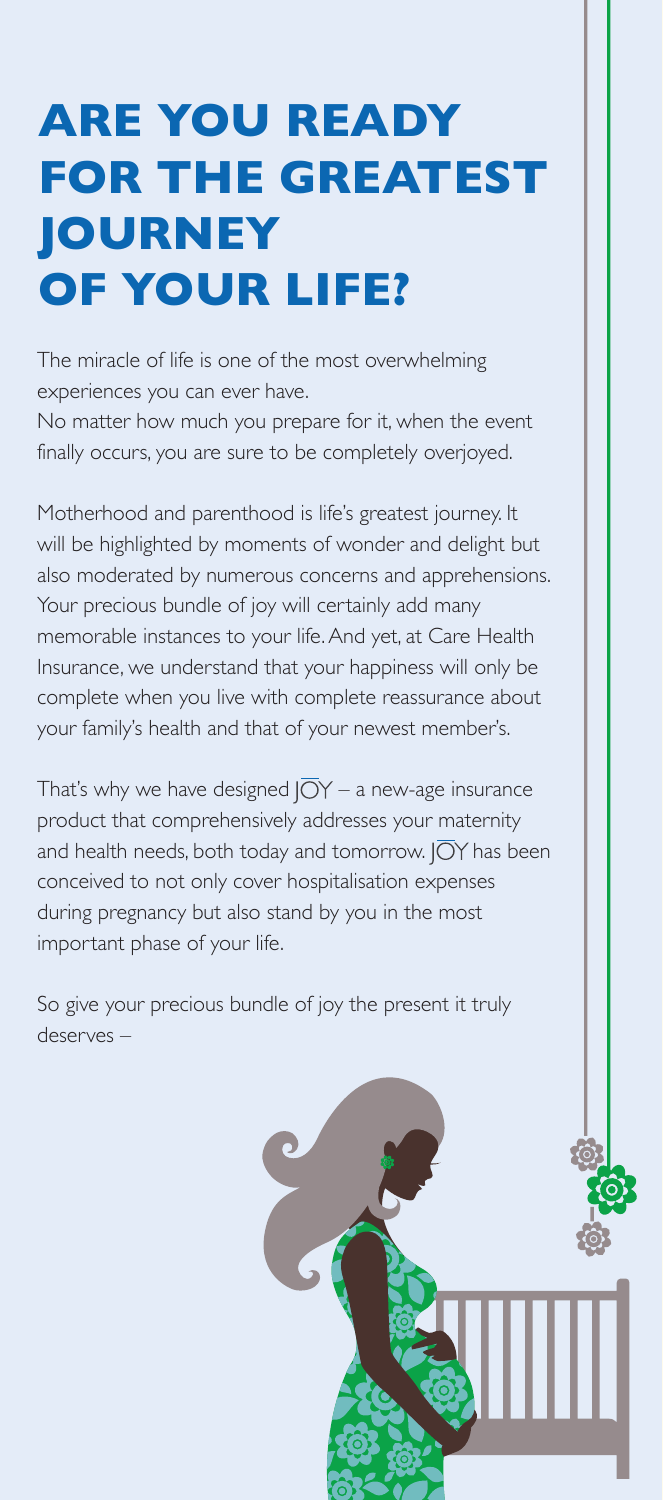# **CHI PHILOSOPHY**

Welcoming a baby into your life is a wonderful thing and you would leave no stone unturned to plan and ensure everything is simply perfect. This is particularly true when it comes to health – both yours and that of your baby's. While no one can assure you that you will always be in the pink of health, Care Health Insurance can assure you that we will take care of any health hassles you may face during your pregnancy and even after the delivery.

We will provide you access to the quality healthcare facilities when you need it so that you don't face any anxiety about medical bills and other related expenses. With  $|\overline{OY}$  standing by you, you can be worry-free as you look forward to your family's precious new addition. With us as your health insurer, it is truly health… hamesha!

# **ENJOY THE ADVANTAGE**

Along with maternity and new born coverage,  $\overline{O}Y$  offers you a number of thoughtfully designed features and services that give you several advantages at the most critical of times.

These include:

- A perfect blend of hospitalisation and maternity insurance
- Only 9 month waiting period for maternity-related insurance claims
- Newborn Baby Cover
- Long-term policy tenure of 3 years
- 100% increase in sum insured with No Claim Bonanza (Optional Cover)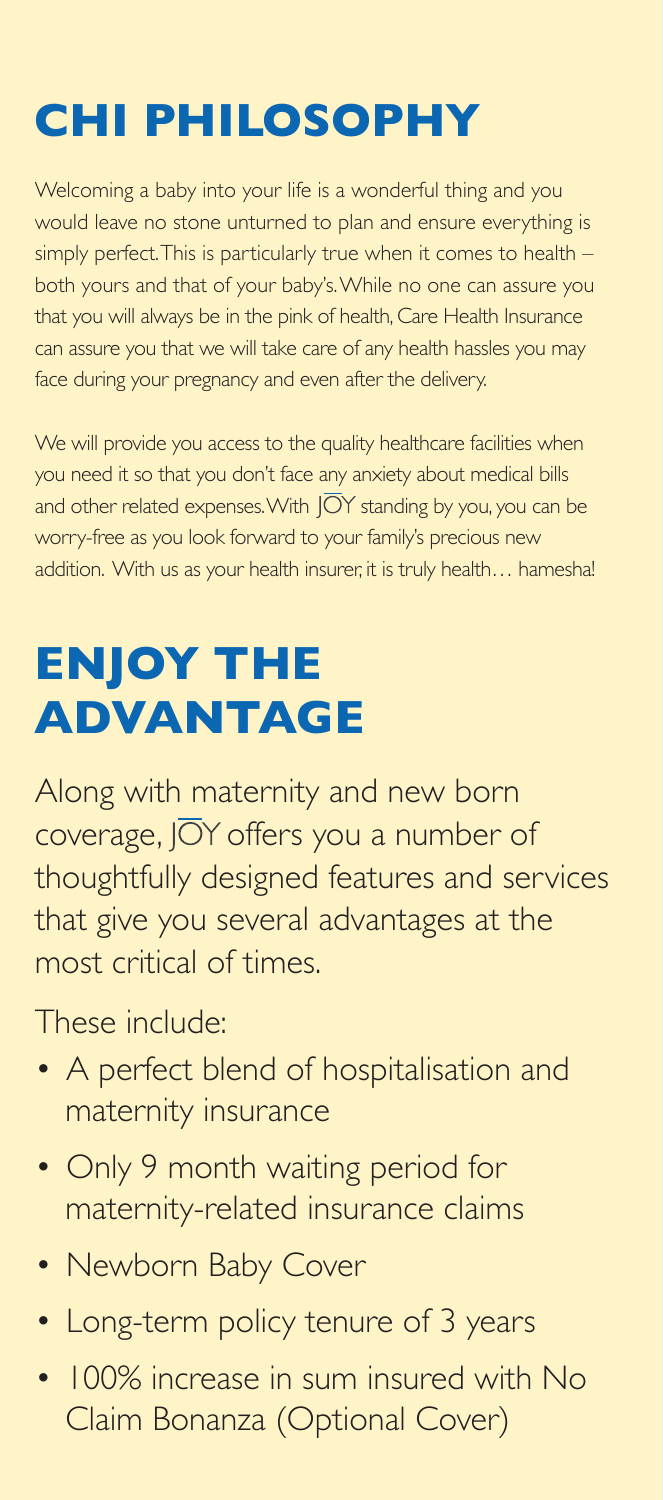# **THE JOY HIGHLIGHTS**

- In-patient Care
- Day Care Treatment
- Maternity Cover
- Newborn Baby Cover
- Pre & Post Hospitalisation Cover
- Ambulance Cover
- No Claim Bonanza (Optional Cover - available on payment of additional premium)
- Single Private Room with AC

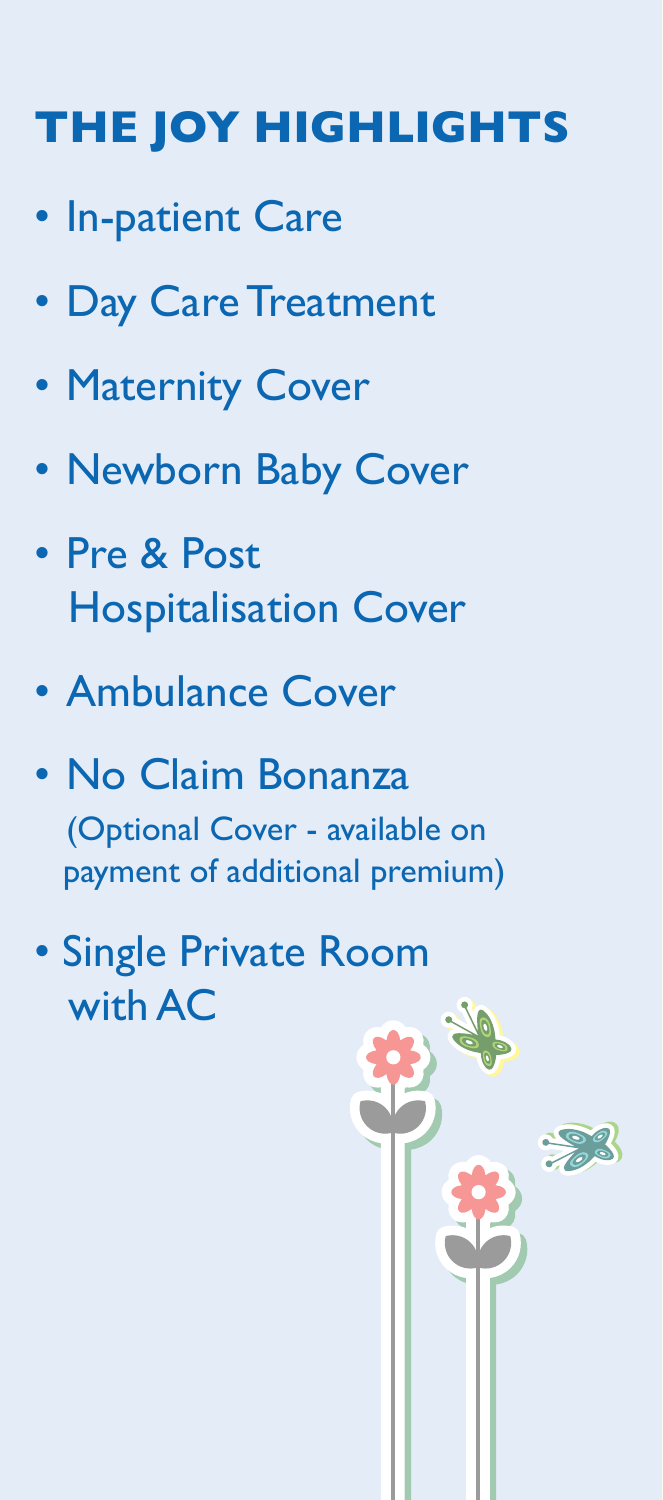# **THE JOY OF MATERNITY – ASSURED!**

# **KEY BENEFITS**

# **Maternity Cover**

We will cover maternity-related expenses incurred with respect to hospitalisation for the delivery of the child. What's more, we even cover pre and post-natal expenses!

### **Newborn Baby Cover**

We will cover the medical expenses of your newborn from birth till the completion of 90 days. After 90 days, your baby would be covered under the regular policy upon payment of additional premium.

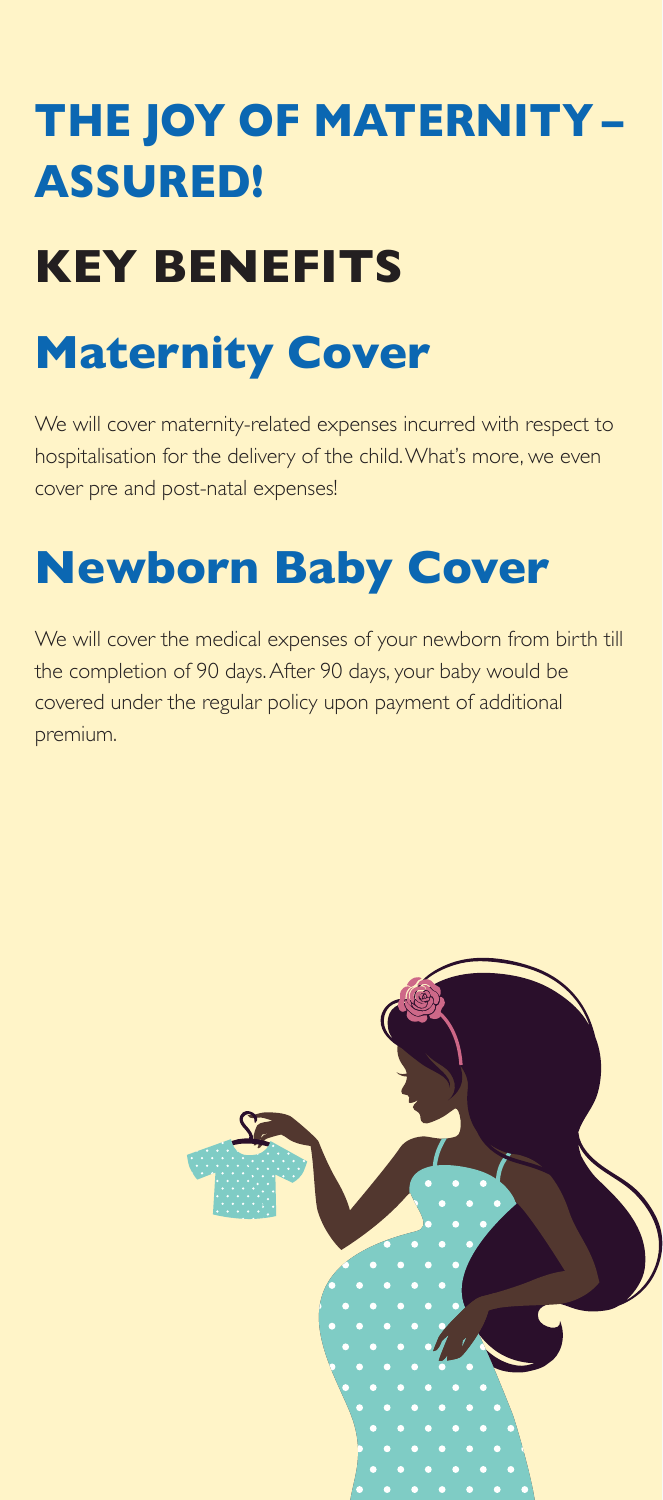### **Comprehensive Coverage**

#### **1. Hospitalisation Expenses**

#### **• In-patient Care (at least 24 hrs of Hospitalisation )**

If you are admitted to a hospital for in-patient care, for a minimum period of 24 consecutive hours, we pay for - room charges, nursing expenses and intensive care unit charges to surgeon's fee, doctor's fee, anaesthesia, blood, oxygen, operation theatre charges, etc.

#### **• Day Care (less than 24 hrs of Hospitalisation )** We also pay for your medical expenses if you undergo day care treatment at a hospital that requires hospitalisation for less than 24 hours – we cover comprehensive range of day care treatments.

#### **2. Pre-Hospitalisation (Up to 30 days) • Examination, tests and medication**

 Sometimes the procedures that finally lead you to hospital, such as investigative tests and medication, can be quite financially draining. We cover the medical expenses incurred by you before your hospitalisation.

#### **• Getting to the hospital**

It is our utmost concern that you get the medical attention you require as soon as possible, especially in an emergency. We will reimburse you for expenses that you incur on an ambulance service offered by the hospital or any service provider, in an emergency situation.

#### **3. Post-Hospitalisation (Up to 60 days)**

#### **• Back home and till you are back on your feet**

The expenses don't end once you are discharged. There are bound to be follow-up visits to your medical practitioner, medication that is required and sometimes even further confirmatory tests. We also cover the medical expenses incurred by you after your hospitalisation.

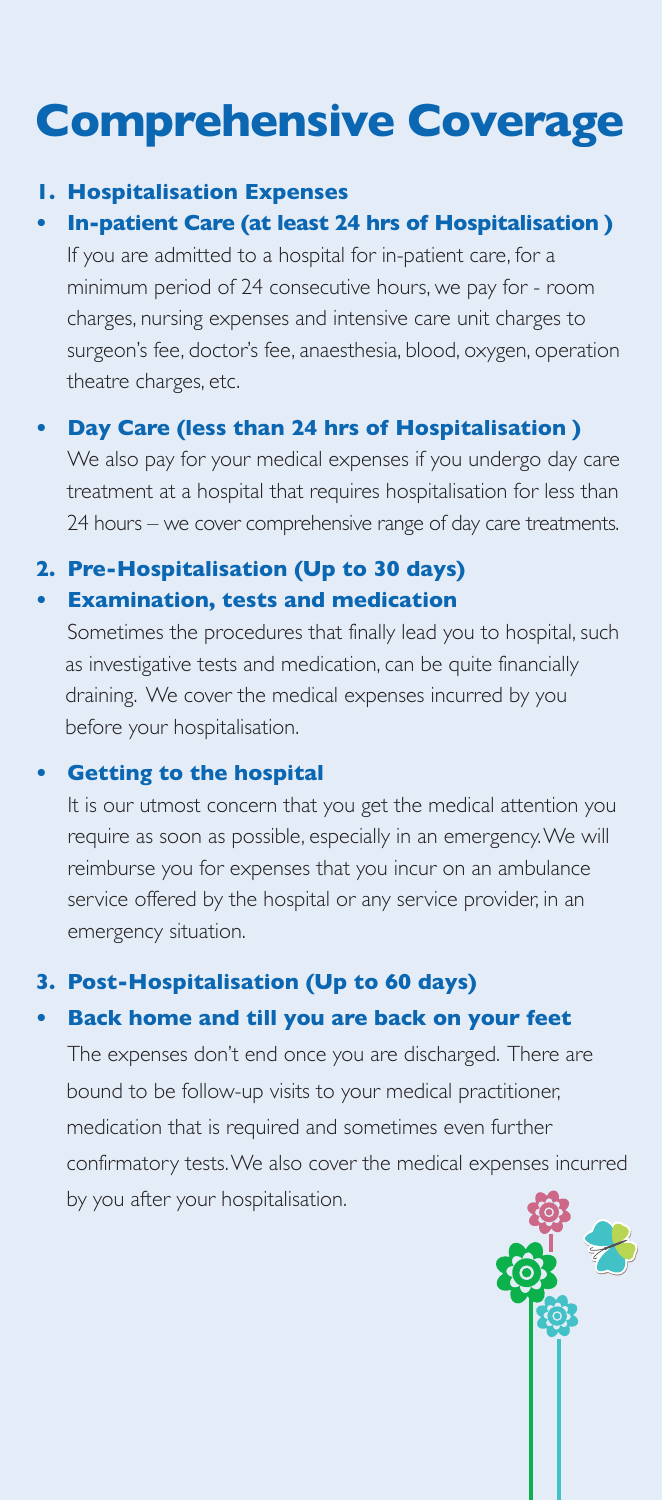# **Simple, Convenient and More**

We believe in the power of simplicity. That's why JOY is an uncomplicated, clear-cut plan designed to offer maximum convenience.

**• Longer Policy Term (3 year policy) -** We want to ensure that you consistently stay healthy and happy. That's why we have reduced the hassles by making JOY a 3 year policy. This means you don't have to worry about policy renewal and instead, focus on what's important – your baby.

**• Cashless Facility -** With cashless facility, you no longer need to run around paying off hospital bills and then following up for a reimbursement. Simply get admitted to any of our network hospitals and concentrate only on your recovery and leave the bill payment arrangements to us.

**• File your claim directly with us -** We make claims procedures very simple.

- Either in the case of an emergency or a planned hospitalisation, all you have to do is present the Care Health Insurance JOY Health Card at our network of more than 8000+ leading hospitals pan India and avail of the cashless service.
- In case of reimbursement of expenses when you use a non-networked hospital, all you need to do is notify us immediately about the claim. Call us directly, send us the specified documents and we'll process your claim.
- Since you interact directly with us, we can be doubly sure that you are satisfied. And when you are satisfied, we feel satisfied too.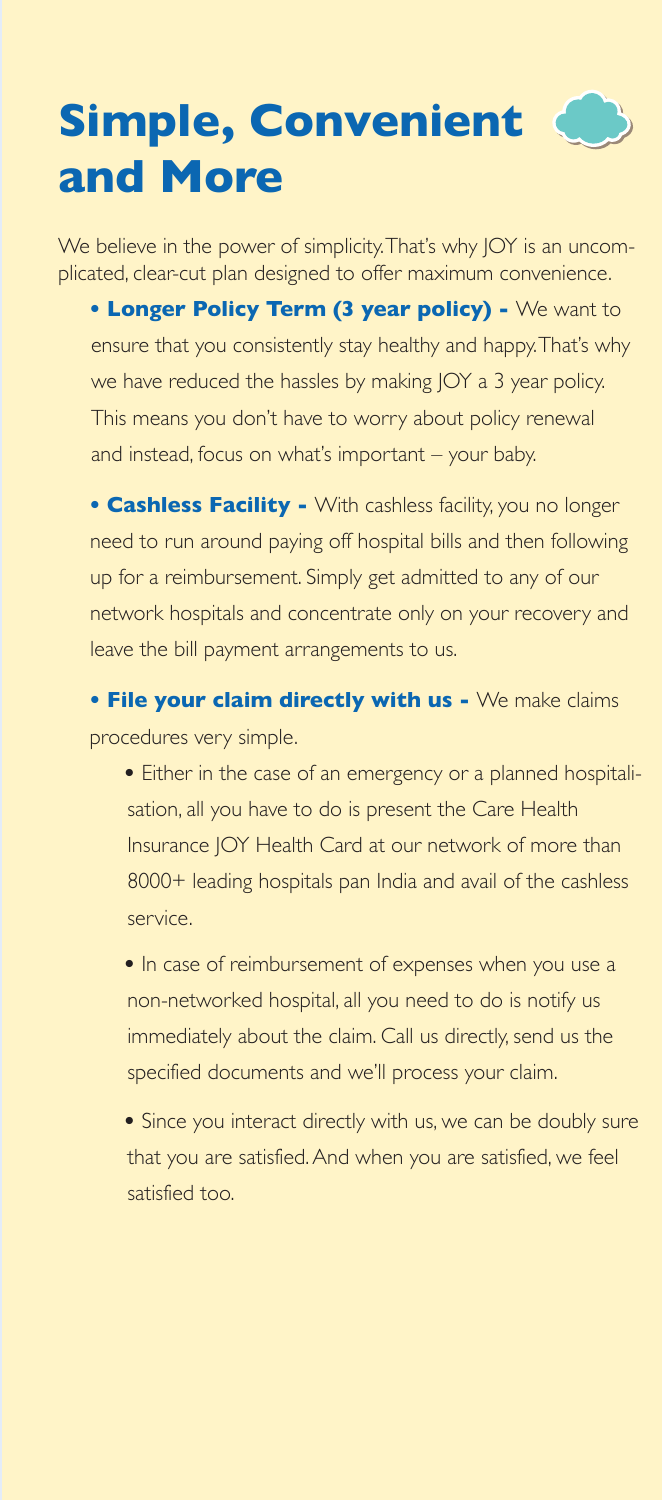

#### *We deliver on our promises. We take pride in offering hassle-free clearance and speedy settlements.*

#### **• Tax Benefit**

 Opting for health insurance is certainly a step in the right direction, and it comes with a two-fold benefit. Not only does it ensure that you and your family can access good medical care at all times, it also enables you to avail of a tax benefit on the premiums you pay towards your health insurance, as per prevailing tax laws of the Income Tax Act, 1961<sup>°</sup>.

#### **• Free Look Period**

We have your best interests at heart and at the same time recognise that you know your needs best.

Hence, after purchasing the policy, if you find it unsuitable, you can cancel and return the policy to us with no questions asked. Our policies come with a free-look period of 15 days from the date of receipt of Policy. If no Claim has been made under the Policy, we will refund the premium received after deducting proportionate risk premium for the period on cover, expenses for medical examination and stamp duty charges, as applicable.

\* Tax Benefits will be as per the prevailing Income Tax laws and are subject to amendments from time to time. For tax related queries, contact your independent tax advisor.

## **Optional Cover – No Claim Bonanza#**

CHI believes that good health should not only be celebrated but rewarded as well. That's why  $|\overline{OY}|$  comes with the No Claim Bonanza feature, wherein, if there are no claims during the policy tenure of 3 years, you receive a bonus of 100% of your sum insured.

It's just our way to tell you that we're there with you - in good times and in bad.

# Optional Cover is available on payment of additional premium.

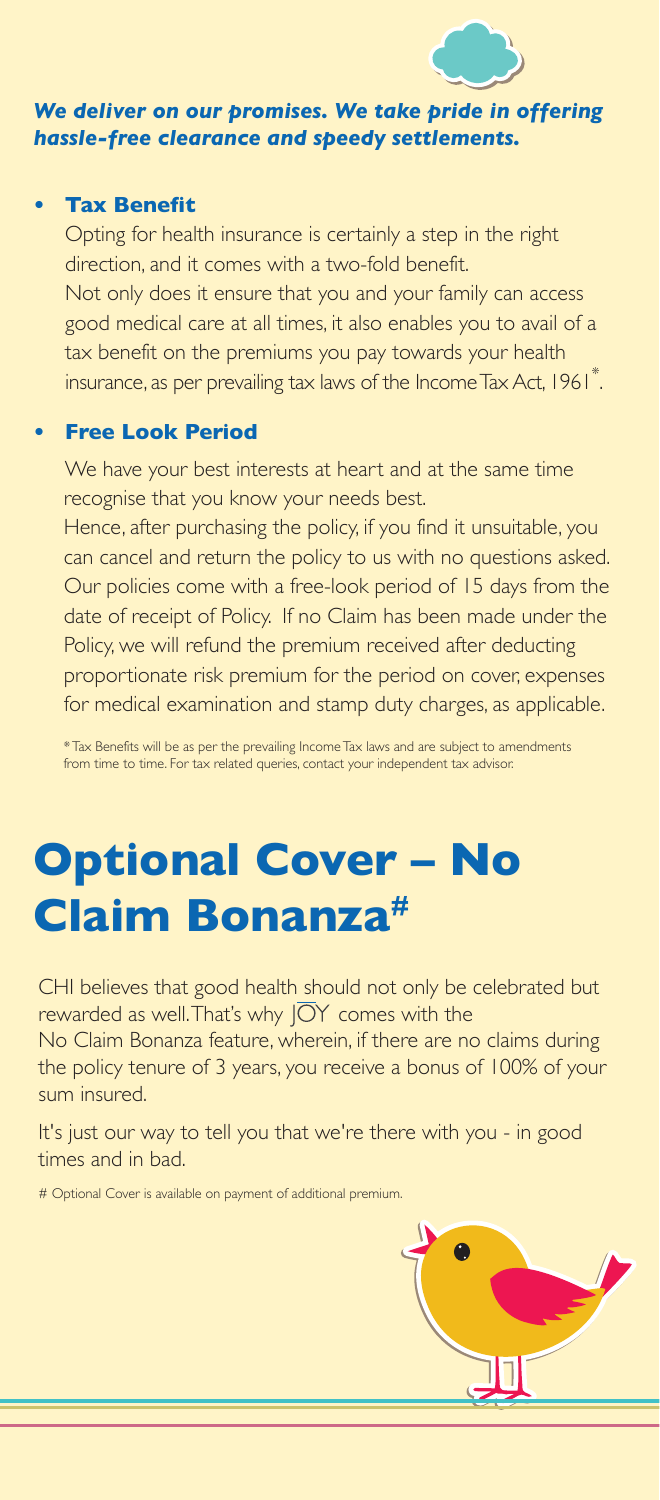#### **Pre-Policy Medical Check up**

We would like you to undergo medical tests (as per the grid alongside) that will enable us to get a better understanding of your current and future health needs, and help us in ensuring your sustained good health.

| Age/Sum Insured      | ₹3 Lakh | ₹5 Lakh |
|----------------------|---------|---------|
| Up to 45 years       | N A     | N.A.    |
| 46 years to 55 years | Yes     | Yes     |
| 56 years & above     | Yes     | Yes     |

The cost of the medical test will be borne by Us. If your proposal is rejected, or policy cancelled during the free-look period, the cost of medical tests will be deducted from the refundable premium.

| <b>Plan Details</b>                                         |                             |                             |  |  |
|-------------------------------------------------------------|-----------------------------|-----------------------------|--|--|
| Sum Insured - On annual basis                               | $\overline{3}$ Lakh         | $\overline{55}$ Lakh        |  |  |
| Hospitalisation Expenses                                    | Yes, up to Sum Insured      | Yes, up to Sum Insured      |  |  |
| Room Category                                               | Single Private Room with AC | Single Private Room with AC |  |  |
| Pre-Hospitalisation Medical Expenses                        | Up to 30 days               | Up to 30 days               |  |  |
| Post-Hospitalisation Medical Expenses                       | Up to 60 days               | Up to 60 days               |  |  |
| Ambulance Cover                                             | Up to ₹1,000 per Claim      | Up to ₹1,000 per Claim      |  |  |
| Maternity Cover (including Pre-natal & Post-natal expenses) | Up to ₹35,000               | Up to ₹50,000               |  |  |
| Newborn Baby Cover                                          | Up to ₹30,000               | Up to ₹50,000               |  |  |
| No Claim Bonanza (Optional Cover)                           | Yes                         | Yes                         |  |  |

| <b>Policy Terms</b>   |                                                                                                                                                                           |                           |  |
|-----------------------|---------------------------------------------------------------------------------------------------------------------------------------------------------------------------|---------------------------|--|
| Entry Age - Minimum   |                                                                                                                                                                           | Adult: 18 years           |  |
|                       |                                                                                                                                                                           | Child: I Day              |  |
|                       |                                                                                                                                                                           | New Born: I Day           |  |
| Entry Age - Maximum   |                                                                                                                                                                           | Adult: 65 years           |  |
|                       |                                                                                                                                                                           | Child: 24 years           |  |
|                       |                                                                                                                                                                           | New Born: 90 Days         |  |
| Exit Age              |                                                                                                                                                                           | Lifelong                  |  |
| Cover Type            |                                                                                                                                                                           | Individual/ FamilyFloater |  |
| Renewal               | Lifelong Renewability. The policy can be renewed under the then prevailing Health Insurance with<br>Maternity Benefit Product or its nearest substitute approved by IRDA. |                           |  |
| Co-payment            | If you enroll at the age of 61 years or more, you will have to<br>pay 20% of the claim amount under the policy. We pay the rest.                                          |                           |  |
| <b>Waiting Period</b> | • 30 days for any illness except accident • 9 months for maternity<br>• 2 years for specific treatments/illnesses • 4 years for pre-existing diseases                     |                           |  |
| Grace Period          | 30 days from the date of expiry to renew the policy                                                                                                                       |                           |  |
| Policy Tenure         | 3 years                                                                                                                                                                   |                           |  |
| Maternity Cover       | Available only up to 45 years of age                                                                                                                                      |                           |  |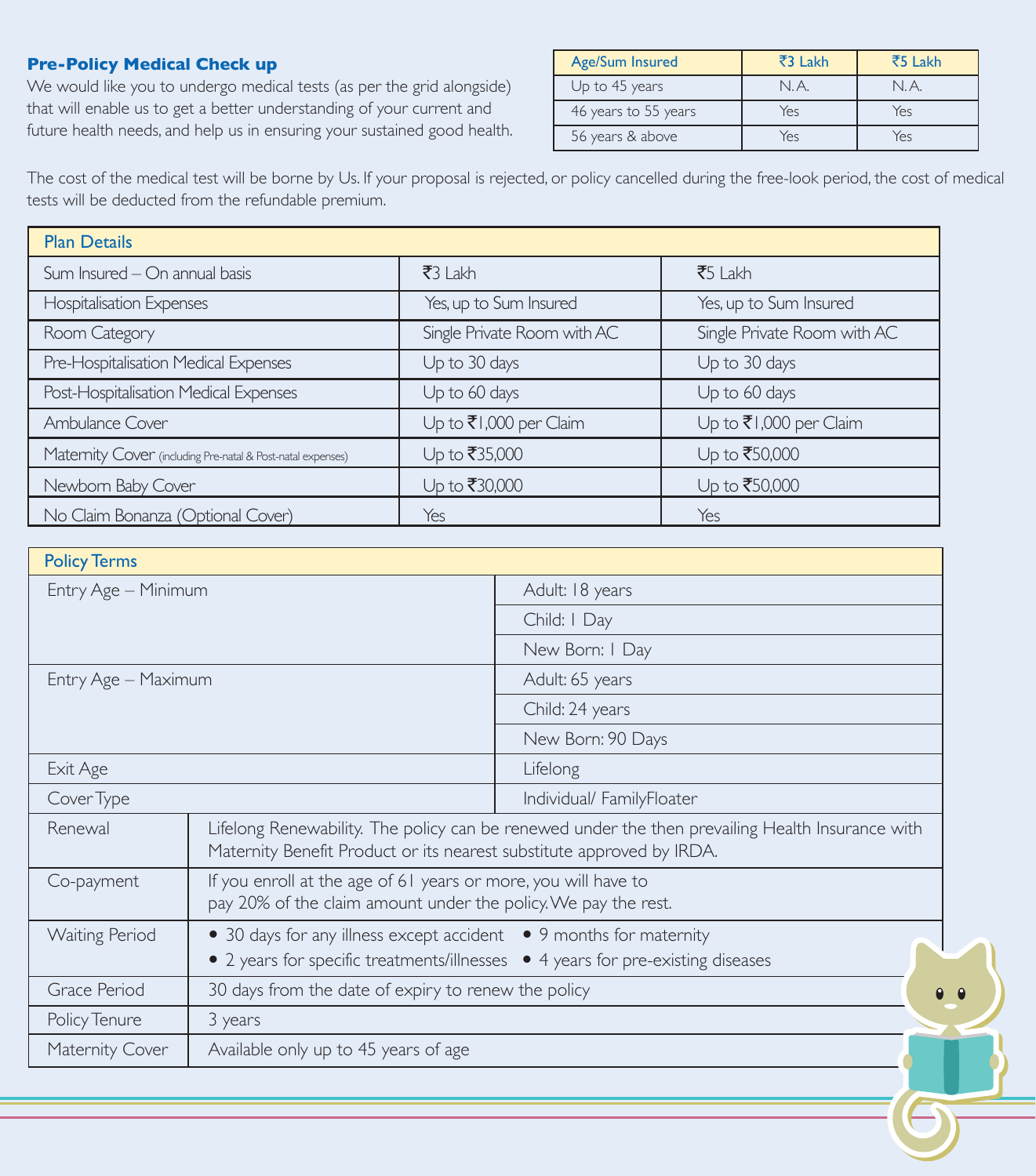### WHAT IS NOT **COVE**

- Any pre-existing ailment/injury that was diagnosed/acquired within 48 months prior to issuance of the first policy
- Any diseases contracted during first 30 days of the policy start date except those arising out of accidents
- Non-allopathic treatment
- Expenses attributable to self-destruction or self-inflicted Injury, attempted suicide or suicide while sane or insane
- Expenses arising out of or attributable to consumption, use, misuse or abuse of tobacco, intoxicating drugs and alcohol or hallucinogens
- Charges incurred in connection with cost of routine eye and ear examinations, dentures, artificial teeth and all other similar external appliances
- **External congenital disease**